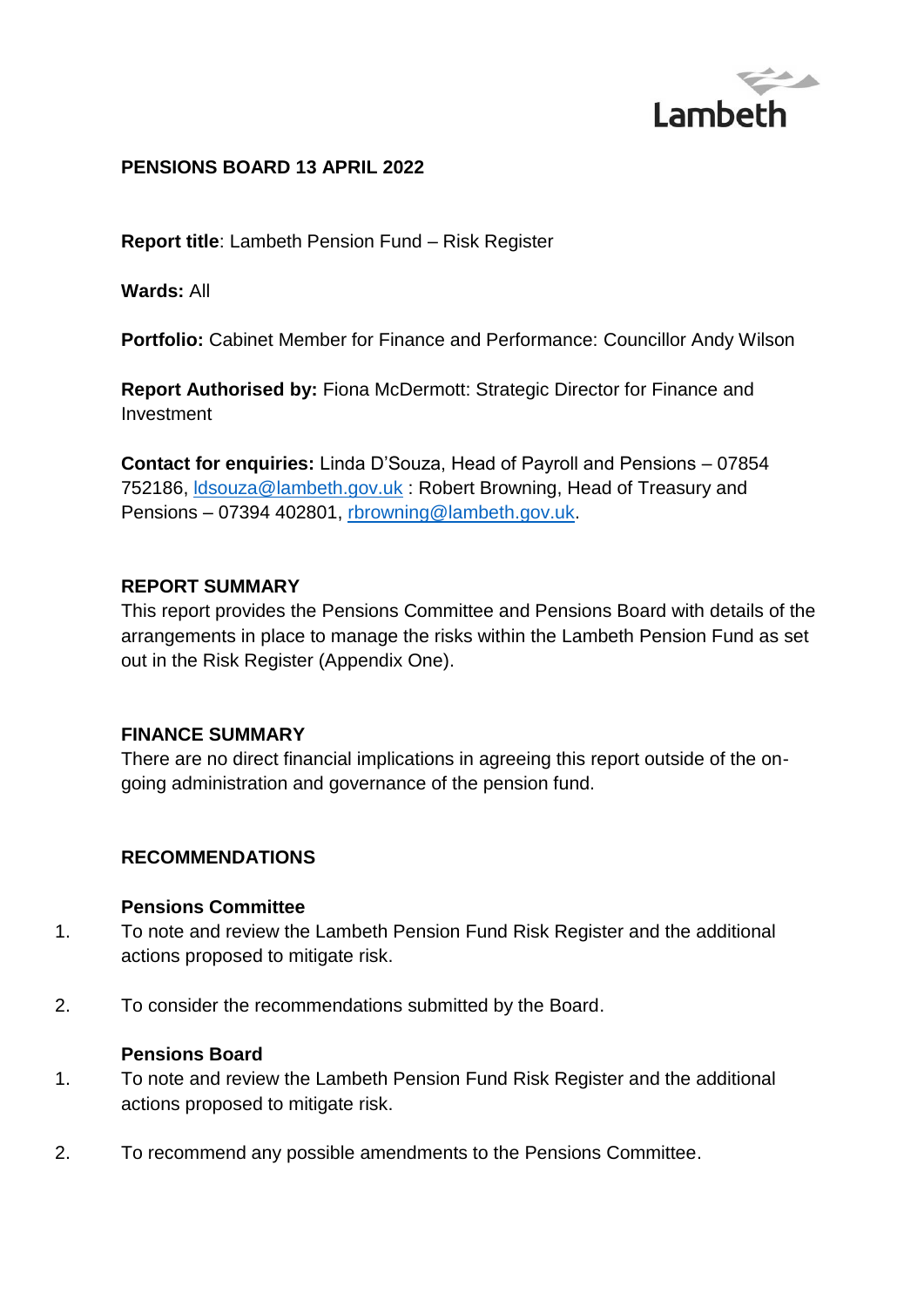# **1 CONTEXT**

- 1.1 Effective risk management is an essential part of any governance framework as it identifies risks and the actions required to mitigate their potential impact. For a pension fund, those risks will come from a range of sources including:
	- the funding position
	- investment performance
	- membership changes
	- benefits administration
	- costs
	- communications; and,
	- financial systems.
- 1.2 The risks that have been identified are incorporated into the Fund's Risk Register.
- 1.3 The Pensions Board will monitor the Risk Register as part of its scrutiny role in relation to risk and compliance and forward any specific recommendations or concerns to the Pensions Committee. However, the Pensions Committee is the ultimate risk owner for the Lambeth Pension Fund and therefore an updated Risk Register is brought to the Committee at least once a year.

# **2 PROPOSALS AND REASONS**

- 2.1 The updated Risk Register, which is in line with Lambeth Council's Corporate Risk Register format, is attached in Appendix One.
- 2.2 Risks are assessed in terms of the potential impact of the risk event should it occur, and in terms of the likelihood of it occurring. These are then multiplied to produce an overall risk score which are then used to prioritise the risk rating at high, medium or low.

|                                                                                                     | <b>THREAT</b>      | <b>MPACT</b>   |                 |                |           |  |
|-----------------------------------------------------------------------------------------------------|--------------------|----------------|-----------------|----------------|-----------|--|
| ┍<br>$\overline{\mathbf{z}}$<br>m<br>$\blacksquare$<br>$\mathbf{r}$<br>$\circ$<br>$\circ$<br>$\Box$ |                    | Minor (1)      | Significant (2) | Serious (4)    | Major (8) |  |
|                                                                                                     | Very Likely (4)    | 4              | 8               | 16             | 32        |  |
|                                                                                                     | Likely (3)         | 3              | 6               | 12             | 24        |  |
|                                                                                                     | Unlikely (2)       | $\overline{2}$ | 4               | 8              | 16        |  |
|                                                                                                     | Very Unlikely (1)  | 1              | $\overline{2}$  | 4              | 8         |  |
|                                                                                                     | <b>OPPORTUNITY</b> | IMPACT         |                 |                |           |  |
|                                                                                                     |                    | Minor (1)      | Significant (2) | Serious (4)    | Major (8) |  |
|                                                                                                     | Very Likely (4)    | $\overline{4}$ | 8               | 16             | 32        |  |
|                                                                                                     | Likely (3)         | 3              | 6               | 12             | 24        |  |
|                                                                                                     | Unlikely (2)       | $\overline{2}$ | $\overline{4}$  | 8              | 16        |  |
|                                                                                                     | Very Unlikely (1)  | 1              | $\overline{2}$  | $\overline{4}$ | 8         |  |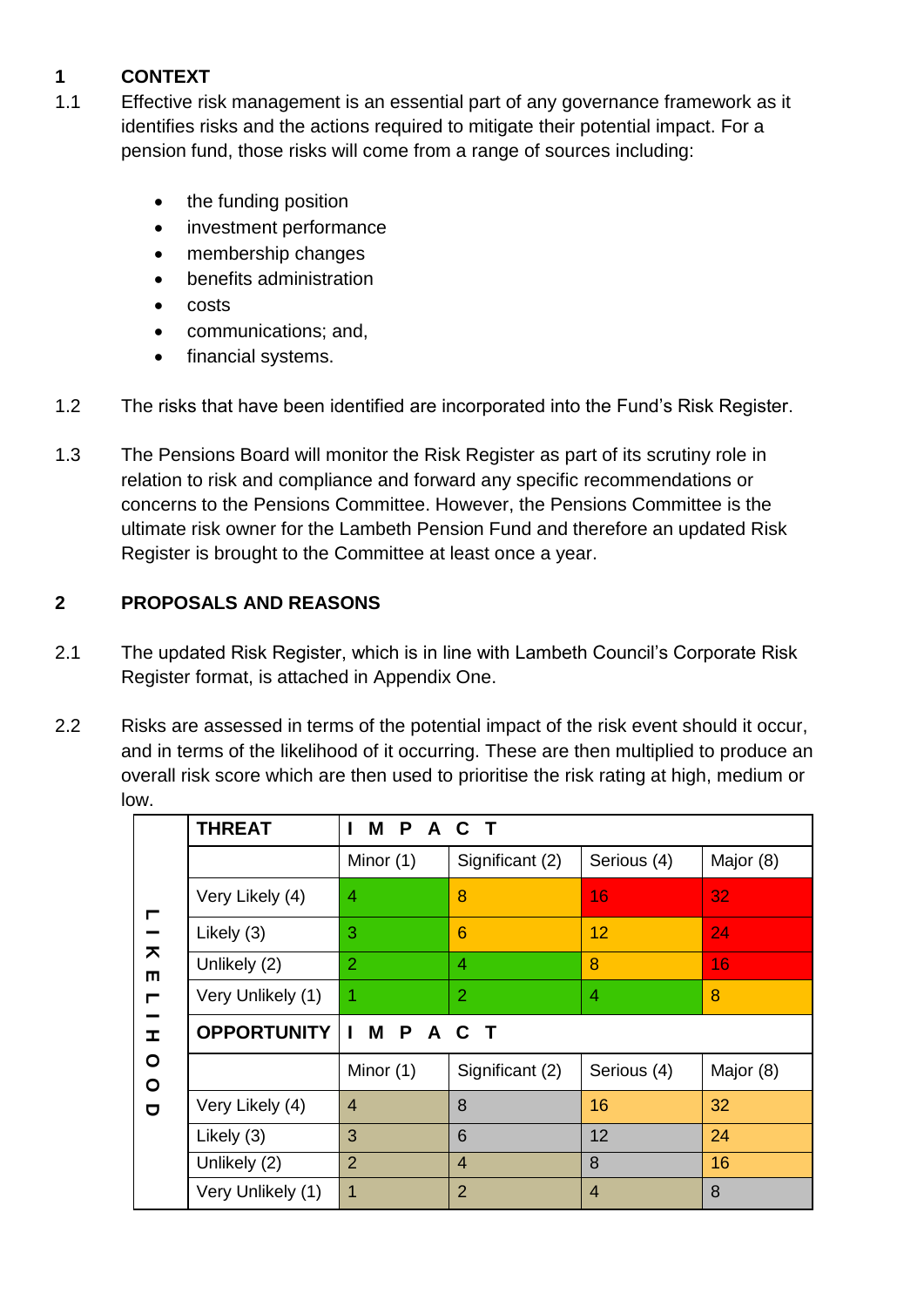- 2.3 There are no red rated risks and three amber rated risks. The three risks are summarised below, and the mitigations are set out within Appendix One:
	- PA9 Incorrect, failed, or late receipt of employee/employer contribution payments. Current rating is 6 and the target rating is 4. The situation regarding ML Community's contribution is resolved; however, the PLT arrears remain outstanding.
	- PA24 Remedies relating to the McCloud judgement that need to be made in relation to the LGPS – Court of Appeal ruling that the transitional protections awarded to some scheme members were unlawful on the grounds of age discrimination and could not be justified. The current rating is 6 and the target rating is 2. It is the government's intention for legislation to be in place during April 2022 and therefore the risk status is unlikely to change for some time.
	- PA26 Guaranteed Minimum Pension (GMP) Reconciliation & Rectification Impact of the potential adjustments to be made to members' pensions as a result of the GMP reconciliation exercise. Current rating is 6 and target rating is 2. The rectification is now complete and during the final stage, affected pensioners who were overpaid pensions will receive the corrected amounts from April 2022 which may result in a number of member complaints from May 2022.
- 2.4 The Risk Register is reviewed regularly to ensure that any new and emerging risks are identified and captured on the risk register, together with appropriate mitigations and managements. Since the last Pension Board meeting on 26 January 2022, there have been no changes to the risk ratings.

# **3 FINANCE**

3.1 There are no financial implications arising from the recommendations of this report.

# **4 LEGAL AND DEMOCRACY**

- 4.1 The Lambeth Pension Fund is run in accordance with the Local Government Pension Scheme Regulations 2013 enacted along with other Regulations under the Superannuation Act 1972 and the Public Service Pension Act 2013 and is for the benefit of Council employees and outside organisations which have entered into an agreement with Lambeth to provide pensions for their staff.
- 4.2 The Pension Committee must be mindful of their fiduciary duty to obtain the best possible financial return on the investments it administers within the investment strategy framework.
- 4.3 There are no additional comments from Democratic Services.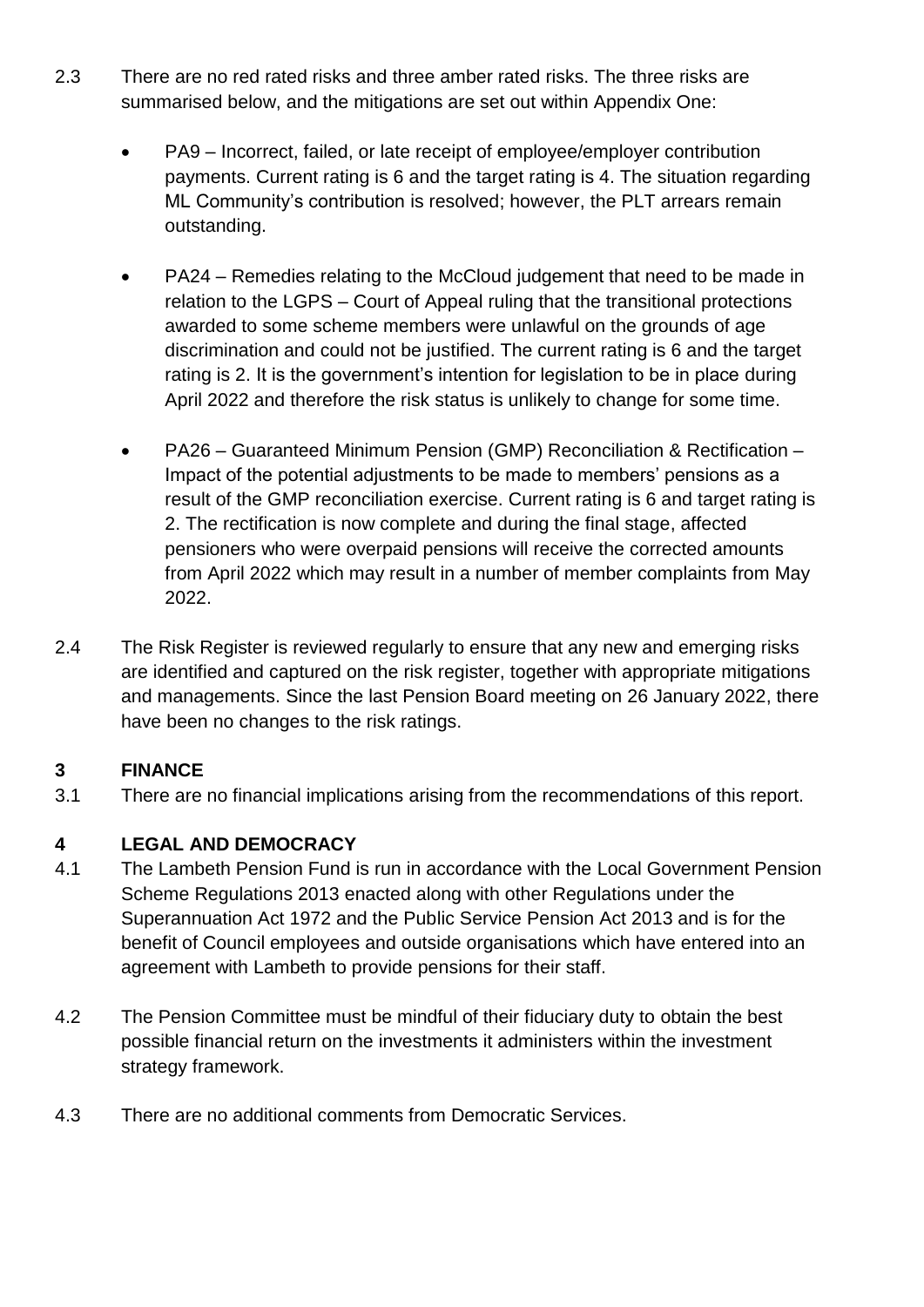# **5 CONSULTATION AND CO-PRODUCTION**

5.1 Consultation with appropriate officers of the Council to establish the current risks has been undertaken. The risk register is also presented at every meeting of the Pensions Board.

# **6 RISK MANAGEMENT**

6.1 The recommendations contained within the risk register are intended to mitigate financial and reputational risk where possible.

# **7 EQUALITIES IMPACT ASSESSMENT**

7.1 None for the purposes of this report.

# **8 COMMUNITY SAFETY**

8.1 None for the purposes of this report.

# **9 ORGANISATIONAL IMPLICATIONS**

#### **Environmental**

9.1 None for the purposes of this report.

#### **Health**

9.2 None for the purposes of this report.

### **Corporate Parenting**

9.3 None for the purposes of this report.

# **Staffing and accommodation**

9.4 None for the purposes of this report.

# **Responsible Procurement**

9.5 None for the purposes of this report.

# **10 TIMETABLE FOR IMPLEMENTATION**

10.1 Not Applicable.